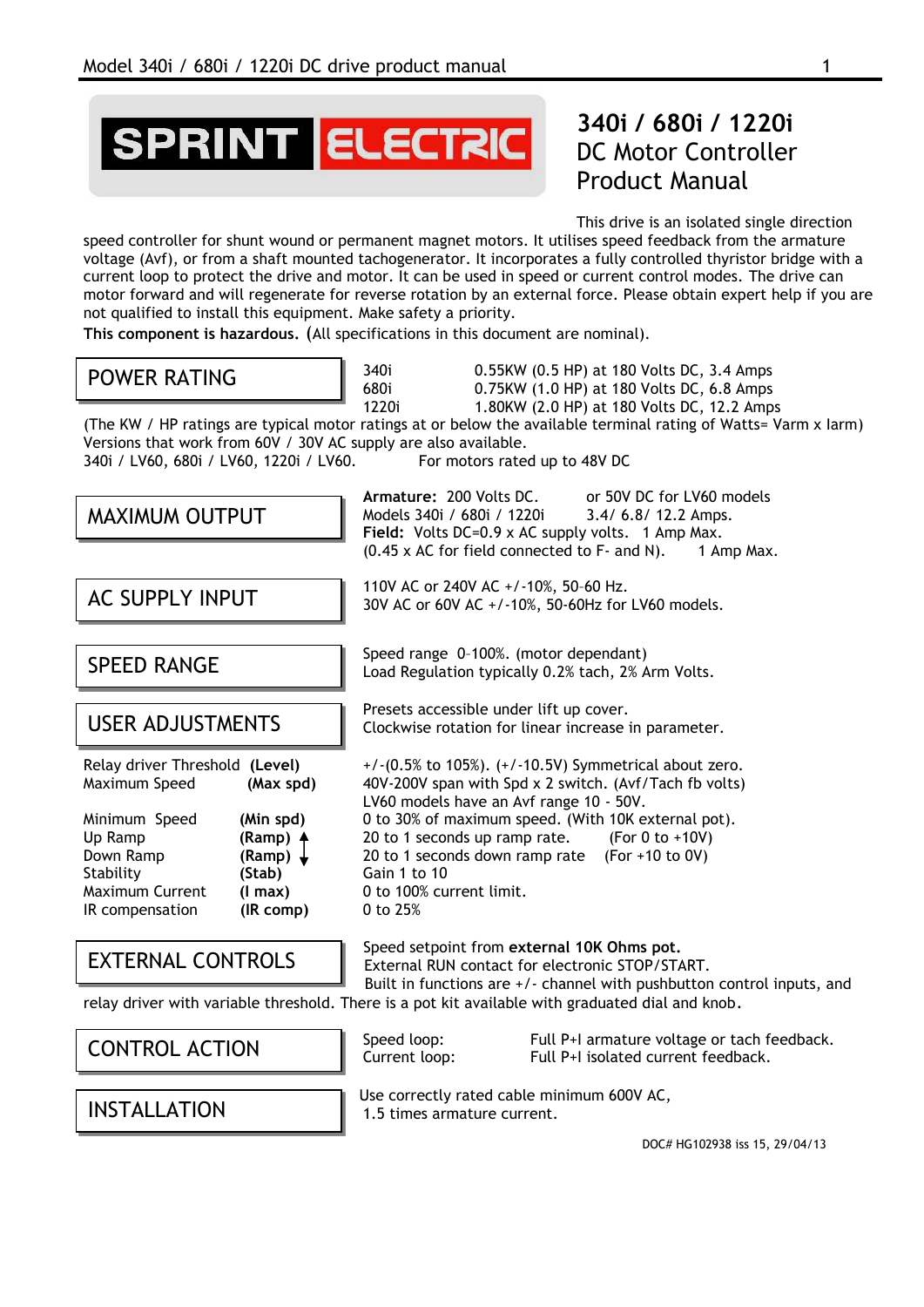## AC SUPPLY

FUSING REQUIREMENT

**To avoid damage, ensure the supply selection jumper on the drive matches the incoming supply.** 110V or 240V AC.<br>For models with I V60 suffix 30V AC or 60V AC. For models with LV60 suffix

Semi-conductor fuse parts. 20A fuse (BUSSMANN FWH020A6F) CH00620A Fuseholder 6 X 32mm CP102071 DIN rail clip for fuseholder FE101969

Suitable for use on a circuit capable of delivering not more than 5000A RMS symmetrical amperes when protected by an aR class fuse.<br>WARNING Prot

Protection must be provided by a correctly rated semi-conductor fuse, fitted upstream of the **drive. The fuse must have an I<sup>2</sup> t rating of less than 150 A<sup>2</sup> s.**

**To satisfy UL requirements for branch circuit short-circuit protection the fuse must be as specified above.**

## CONTROL SIGNALS

Control signals are isolated from the supply, and the unit may be connected to other isolated instruments.

MECHANICAL

The unit is designed to clip onto a DIN rail. Avoid vibration and ambient temperatures outside –10 and +40C. Protect the unit from pollutants. Ensure there is an adequate supply of clean cool air to ventilate the unit

and the enclosure it is mounted in. (Dissipation in Watts =  $5 \times$  Armature Amps).

MOTOR

Foot mounted motors must be level and secure. Protect motors from ingress of foreign matter during installation. Ensure accurate alignment of motor shaft with couplings. Do not hammer pulleys or couplings onto the motor shaft.

Before running motor, complete the following check list. **(Warning isolate the supply first).**

- 1) Correct insulation between all motor windings and earth. ( prior to testing)
- 2) Check inside connection box for foreign objects, damaged terminals etc.
- 3) Check that brushes are in good condition, correctly seated and free to move in brush boxes. Check correct action of brush springs.
- 4) Motor vents must be freed of any obstruction or protective covers prior to running.

#### **Please note this drive does not provide motor over-temperature protection. If required, equip your motor with thermal sensor device that can remove the supply when activated by over-temperature.**

## PRESET POT settings

Set the **I max** (Max Current) preset to approximately match the motor armature rating. Fully clockwise is 100% drive rating. (340i 3.4A, 680i 6.8A, 1220i 12.2A). Fully anticlockwise is 0%. E. g. for a

340i unit a midway setting is 50% i.e. 1.7A. More accurate setting requires a suitable current meter in series with the armature. Set the **Stab** preset midway. (Clockwise rotation of the stab preset increases gain, excessive rotation may lead to instability).

**Set all the other presets anticlockwise to start off with.** (Note LV60 models avf range 10-50V )

The preferred strategy for initial commissioning is in armature voltage feedback mode described as follows. Set **Avf/Tach** switch ON (left) for armature voltage feedback (Avf) and **Spd x 2** switch OFF (right) for 40V max feedback. For systems utilising tach feedback, remove the terminal 11 tach connection and temporarily make wire end safe until later.

## POWER ON

Check that the **Power** lamp lights. Close the run contact. Increase the external speed pot slowly to maximum.

around 40V on the motor armature. (10V for LV60 models). Now set the correct 100% armature voltage and hence speed by using the **Spd x 2** switch (ON (left) for speed X 2) and the **Max spd** preset (Clockwise to increase). Note, if you change the **Spd x 2** switch position whilst running, the speed will undergo an immediate step change.

RAMP and MIN SPEED

The up / down ramps can now be set between 20 and 1 seconds, and the **Min spd** adjusted up to 30%.

(Note, down ramp becomes up ramp for negative input).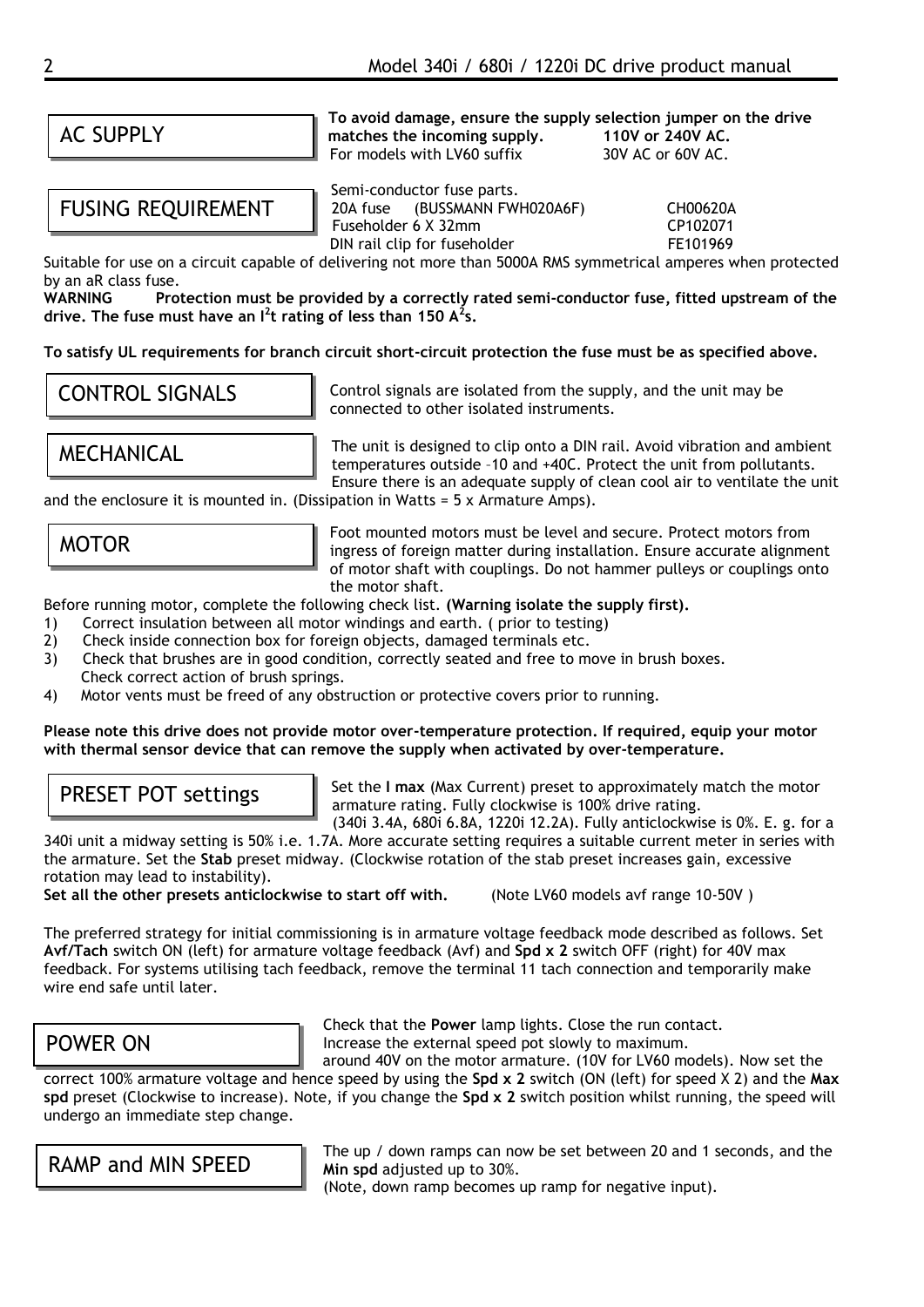#### IR COMP

Speed droop on heavy loads may occur when armature voltage feedback is used. This is compensated for by clockwise rotation of **IR comp**. Excessive rotation may lead to instability.

Note, **IR comp** is not used with tach feedback, leave preset anticlockwise.

#### TACH FEEDBACK

**The tach feedback signal on terminal 11 must be negative with respect to terminal 10 COMMON for a positive speed demand input.**

Whilst still in AVF mode and running at 100% speed, measure the tach volts on the wire intended for T11. (**Warning**, possible high voltage). This is the tach full speed voltage. Make a note of it to assist in selecting the speed range. **Stop the motor and turn off the supply**.

Set **Avf/tach** switch OFF (right) to disconnect AVf and then re-connect the tach wire to T11. By using the tach voltage reading just obtained, you can adjust the full speed with the **Spd x 2 switch** and/or **Max spd** preset. With **Spd x 2** switch OFF (right) the **Max spd** range = 40 to 100V.

With **Spd x 2** switch ON (left) the **Max spd** range = 80 to 200V

To do this re-start and adjust **Max spd** as required within the selected range, suggest starting anticlockwise.

#### TERMINAL LISTING

- 1 **+10V** output. 10mA max. (Use a 10K Ohm pot for external speed reference).
- 2 **MIN** SPEED. (Bottom end of external pot. 5K Ohms preset to common).
- 3 **IP**. Speed input. 0 to +/-10V speed input from pot wiper. 47K internal pull down.
- 4 **OP+/-**. +/-10.5V range. Input from T6. Invert with pushbutton input T8 open. Non-invert with pushbutton input T7 open. 10mA max.
- 5 **COM.** Common. (0 Volts)
- 6 **IP+/-**. Input to pushbutton controlled +/- signal channel. OP on T4. 50K Ohms impedance for invert mode, 10M input impedance in non-invert mode. The operating mode is controlled by **PB+** on T7 and **PB-** on T8. **Note**. This channel can invert input signals in the range +/-10.5V. It can also buffer (i.e. non-invert) signals in the range 0V to +10.5V. (**It cannot buffer negative signals.** If you try to buffer a negative signal the output will be positive).

**Note**. If using a high resistance external pot for positive signals e.g. greater than 20KOhms, then this channel can be used to buffer it using the non-invert mode.

- 7 **PB+** Pushbutton input. 47K Ohm pull up to +12V. Connect to T5 **COM**. When opened it latches T4 to buffer (**non-invert)** mode for positive T6 input signals, provided T8 **PB-** is connected to T5 **COM**.
- 8 **PB-** Pushbutton input. 47K Ohm pull up to +12V. Connect to T5 **COM.** When opened it latches T4 to (**invert)**  mode for positive and negative T6 input signals.

**Note.** The **PB-** function will operate when T7 **PB+** is either open, **or** connected to T5 **COM**. See truth table below for T7 and T8 operation. See terminal 6 **IP+/-** for notes.

| PB+ Terminal 7   | <b>PB-Terminal 8</b> | Input T6 to output T4 mode                        |
|------------------|----------------------|---------------------------------------------------|
| Closed to Common | Open circuit         | $(+/-10.5V$ range)<br>Invert                      |
| Closed to Common | Closed to Common     | Remains in prevailing mode.                       |
|                  |                      | Powers up in invert mode.                         |
| Open circuit     | Closed to Common     | Non-invert $(0 \text{ to } +10.5V \text{ range})$ |
| Open circuit     | Open circuit         | $(+/-10.5V$ range)<br>Invert                      |

a) Hence if **PB+ Terminal 7** remains open then a switch on **PB- Terminal 8** can be used to change modes.

b) If both **PB+ Terminal 7** and **PB- Terminal 8** remain open then the invert mode is established.

c) If both **PB+ Terminal 7** and **PB- Terminal 8** are connected to common then the desired mode can be established by momentarily opening **PB+ Terminal 7** for non-invert, or **PB- Terminal 8** for invert mode. The mode remains latched when the common connection is re-established.

**9 RUN**. Internal 12K pull up to +12V. Open to stop, close to COMMON to run. **WARNING. RUN is an electronic inhibit function. The field remains energised, and all power terminals 'live'. RUN must not be relied on to ensure the machine is stationary during hazardous operations. Remove the power source to the system.**

Opening T9 **RUN** will cause immediate drive inhibit and hence if the motor is rotating at the time it will coast to zero speed.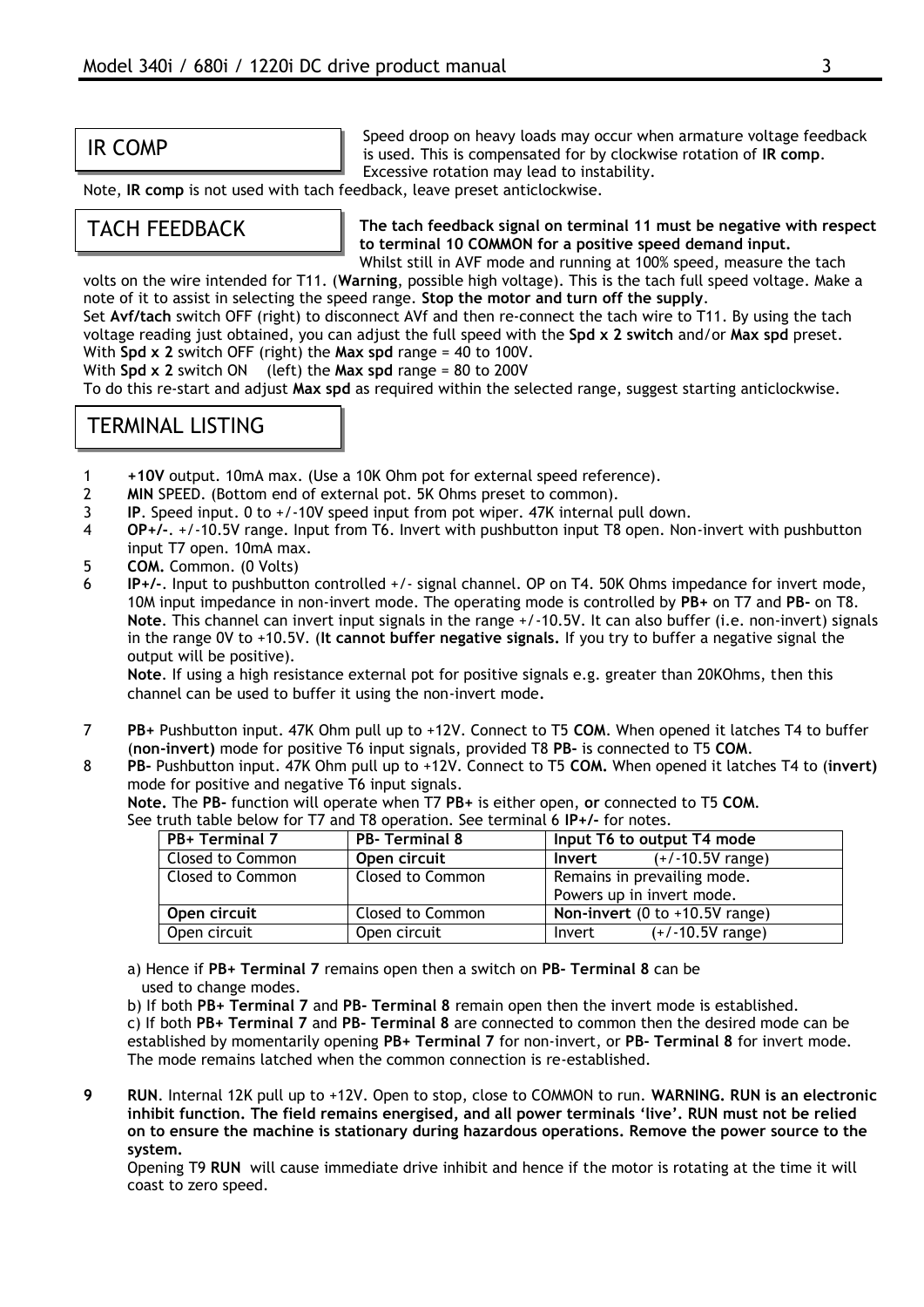- 10 **COM**. Common. (0 Volts)
- 11 **TACH** input. The tach must be opposite polarity to speed input. 1.5 MOhms. Will accept full scale feedback voltages between 40V-200V using Spd x 2 switch with **Max spd** preset.
- +12V 12 **RLOP**. Relay driver. +10.5V active high. Flywheel diode to COM. Note. The output is current limited. When in current limit, the output voltage achieved, depends on the resistance of the load multiplied by the available current limit at that voltage, according to the table below.

| Output  | Typical           | Typical load                                            |  |
|---------|-------------------|---------------------------------------------------------|--|
| voltage | current lim       | resistance                                              |  |
| 10.5V   | 1 <sub>m</sub> A  | Greater than                                            |  |
|         |                   | 10K Ohms                                                |  |
| 10.0V   | $10 \text{ mA}$   | $\overline{1000}$ Ohms                                  |  |
| 9.5V    | $15 \text{ mA}$   | $\overline{63}$ 3 Ohms                                  |  |
| 9.0V    | 20 mA             | 450 Ohms                                                |  |
| 8.5V    | 25mA              | 340 Ohms                                                |  |
| 8.0V    | 30 <sub>m</sub> A | $267$ Ohms                                              |  |
|         |                   | When driving relays, ensure the coil operating range is |  |



will energise at voltages of 9.6V and above (80% of 12V). Hence it must have coil resistance greater than 633 Ohms for the output to be capable of achieving the desired voltage. A suitable UL approved relay is Hongfa type HF41F/9.

13 **RLIP**. Relay driver input. Accepts 0 to +/- 10.5V signal inputs. The threshold to activate the relay driver is symmetrical around zero, and set by the RELAY preset between +/- 0.05V and +/-10.5V. When the T13 input exceeds the positive or negative threshold, then the T12 RELAY DRIVER OUTPUT is turned ON. Typical uses include zero speed detector, zero current detector, stall detector etc..

The input will accept any output provided on other control terminals. 50K Ohm pull down to common.



14 **OVLD**. Overload. This output goes high (+10.5V) if the current demand exceeds 110% and the stall timer starts timing. Flywheel diode to COM. See T12 **RLOP** for details of the output drive capability and configuration.

Note. **OVLD** stays high if the overload subsequently results in a stall trip condition.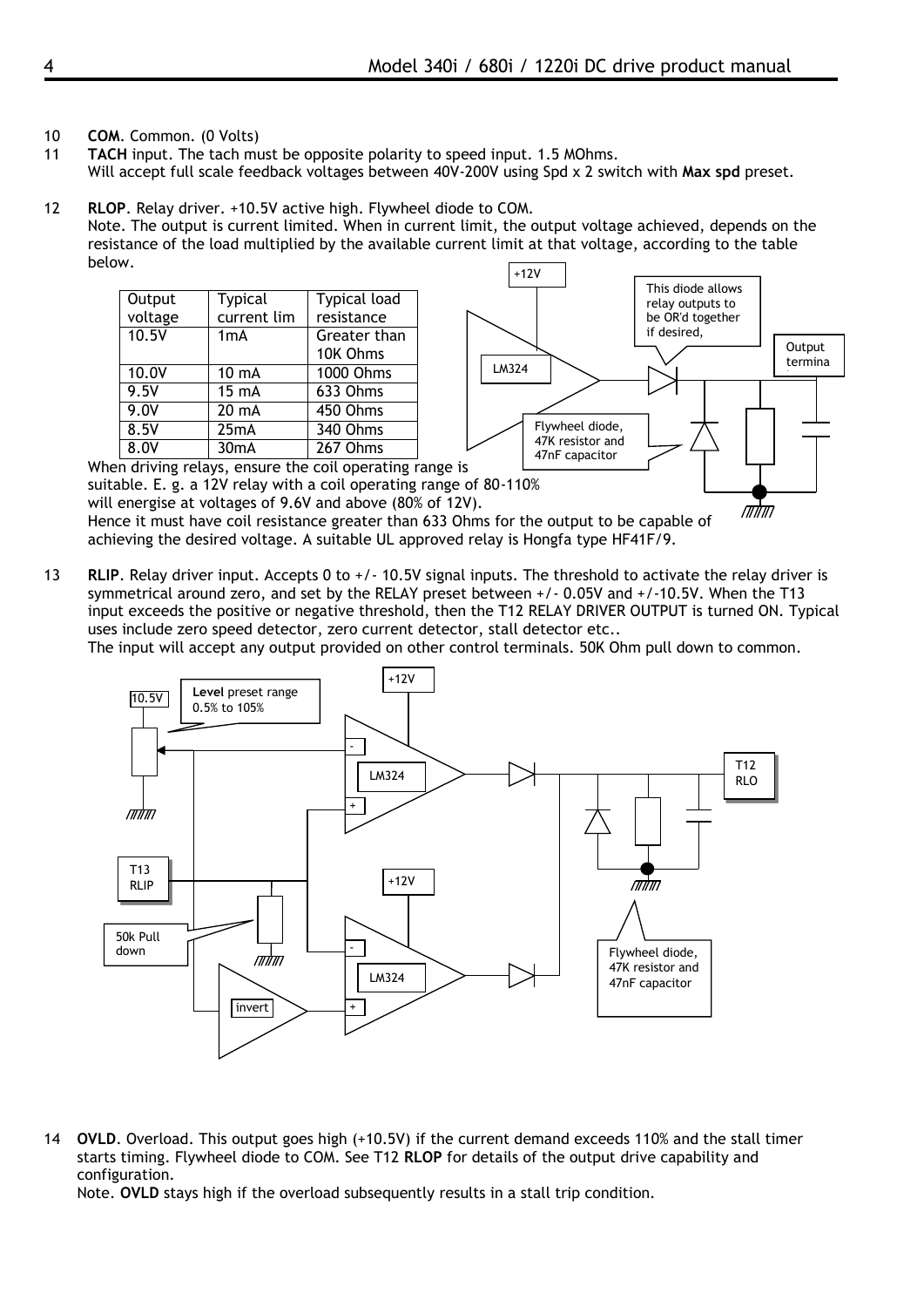The stall timer will allow 150% motor current for approximately 30 seconds before tripping. The overload integrator can tolerate 50% overload x 30 secs =  $1500$  units.

(A 50% overload is 150% of motor current set on Imax)

#### **Stall timer Operation**

Minimum available overload time prior to trip = 1500 / Overload % in seconds Overload time examples 125% Imax current for 60 secs (1500 / 25 =60) 112.5% Imax current for 120 secs. (1500 / 12.5 =120)

Note. The stall timer is actuated by current demand exceeding 110% when the desired speed remains unsatisfied. E.g. Excess load, insufficient supply volts, loss of feedback, saturated feedback, insufficient torque, jammed shaft. This allows the protection to be more comprehensive than overcurrent alone.

15 **TRIP**. This output goes high (+10.5V) and latches high when the stall timer has timed out (in which case T14 OVLD will also be high) **OR** if the fan alarm has operated (in which case T14 OVLD will be low). Flywheel diode to COM. See T12 **RLOP** for details of the output drive capability and configuration.

**WARNING. TRIP is an electronic armature current inhibit function. The field output remains energised, and all power terminals 'live'. TRIP must not be relied on to ensure the machine is stationary during hazardous operations. The motor FIELD output remains energised with TRIP active please beware of overheating the motor when stopped. (Does not apply to permanent magnet motors).**

- 16 **ROP**. Ramp output. 0 to +/-10V output for 0 to +/-10V input. 1K Ohm output impedance.
- 17 **DEM**. Demand output. 0 to -/+10V output for 0 to +/-100% speed demand. 1K Ohm output impedance. Represents the inverted total speed demand.
- 18 **SOP**. Speed output. 0 to +5V output for 0 to +100% speed feedback. 1K Ohm output impedance. NOTE: Prior to LA issue 11 (see side of terminal block), the output at this terminal was 0 to +10V.
- 19 **IOP**. Current output. 0 to +5V output for 0 to +100% armature current. Maximum output +7.5V for +150% current. 1K Ohm output impedance.
- 20 **SPD**. Auxiliary speed input. Added to main input. Input impedance 100K Ohm. 0 to +/-10V input for 0 to +/-100% speed demand, direct input fast response.
- 21 **TRQ**. Torque input. 100K Ohms pull up to +12V.

0 to +5V input for 0 to +/-100% current demand. This input acts as a clamp on the current demand produced by the speed loop. Also if the speed loop current demand falls below the input clamp level then the speed loop has priority. For the clamp to operate, the speed loop current demand must be arranged to exceed the clamp level by ensuring the speed demand is high enough.

- A+ Motor armature + Form Factor typically 1.5. (Load dependant)
- A- Motor armature -
- F- Motor Field (No connection required for permanent magnet motors).
- F+ Motor Field +(For half wave field volts 0.45 X AC, connect field to F- and N).
- N AC supply. 110V AC or 240V AC +/-10%, 50–60 Hz. (30/60VAC for type LV60)
- L AC supply. 110V AC or 240V AC  $+/-10\%$ , 50-60 Hz. (30/60VAC for type LV60)

**Terminal tightening torques** A+ A- F- F+ N L 4.4in lb - 0.50Nm Terminals 1 to 21 2.2in lb - 0.25Nm

#### ALARMS

Models 680i and 1220i use an internal fan for cooling. The **Alarm** lamp will come ON and the drive will electronically shut down if the internal fan fails. (T15 **TRIP** alarm output available).

**WARNING. This alarm is an electronic armature current inhibit function. The field output remains energised, and all power terminals 'live' hence it must not be relied on to ensure the machine is stationary during hazardous operations. The motor FIELD output remains energised, please beware of overheating the motor when stopped. (Does not apply to permanent magnet motors).**

JOGGING

For frequent stopping or jogging it is recommended to use T9 **RUN** input. When using a mains contactor, connect a spare Normally Open contact from the contactor in series with T9 **RUN** input.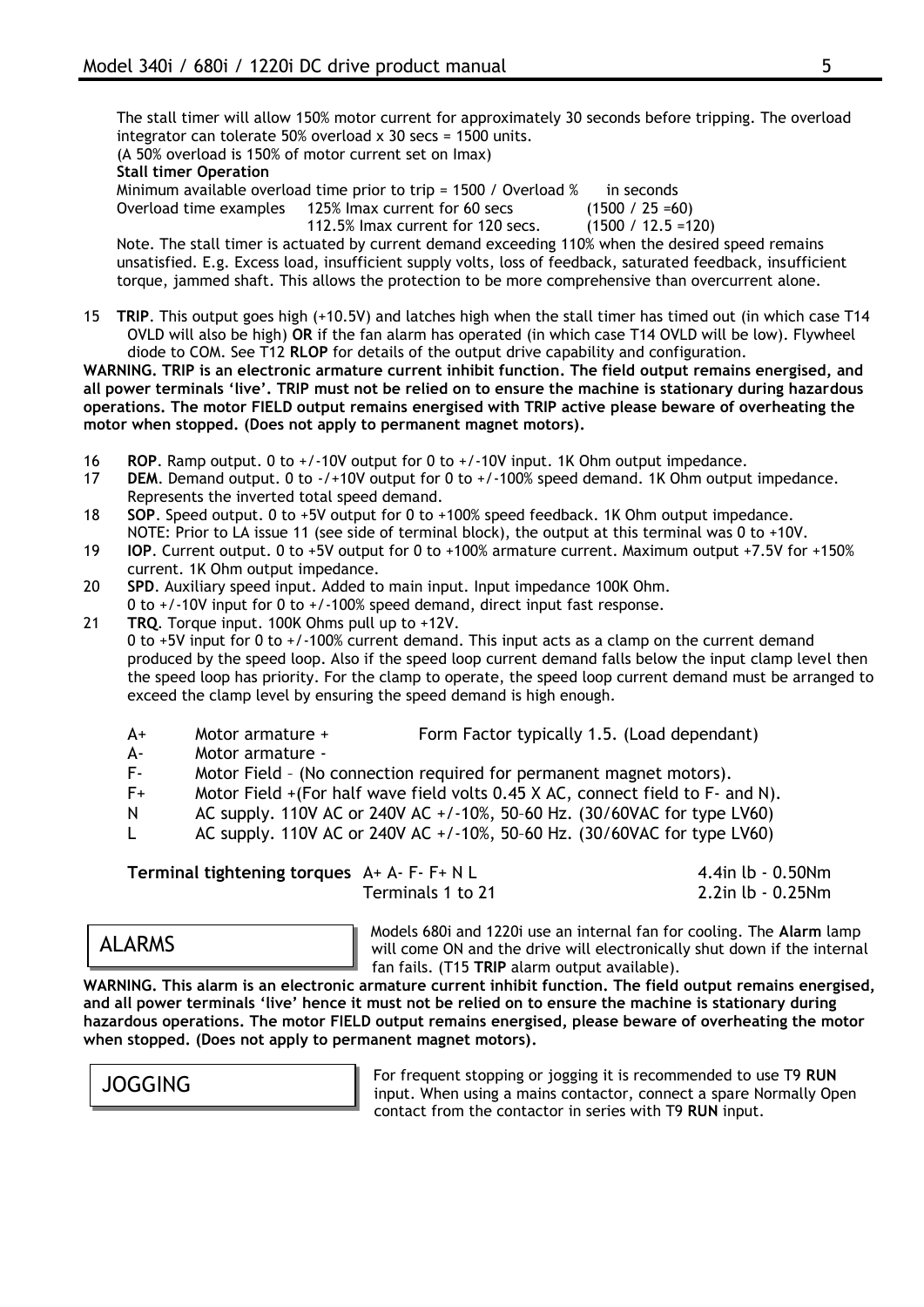#### BLOCK DIAGRAM

Showing wiring for ON OFF switch with ramp or coast to stop



The +10V ref is connected to the speed pot by a switch giving a ramp to zero when opened.

Note. The AVF/tach select switch must be set, and the appropriate speed scale range selected for the max feedback volts, depending on the source of speed feedback.

If a tachogenerator is used the polarity on T11 must be negative with respect to COM T10.

**A protective earth connection is made to terminal 10.**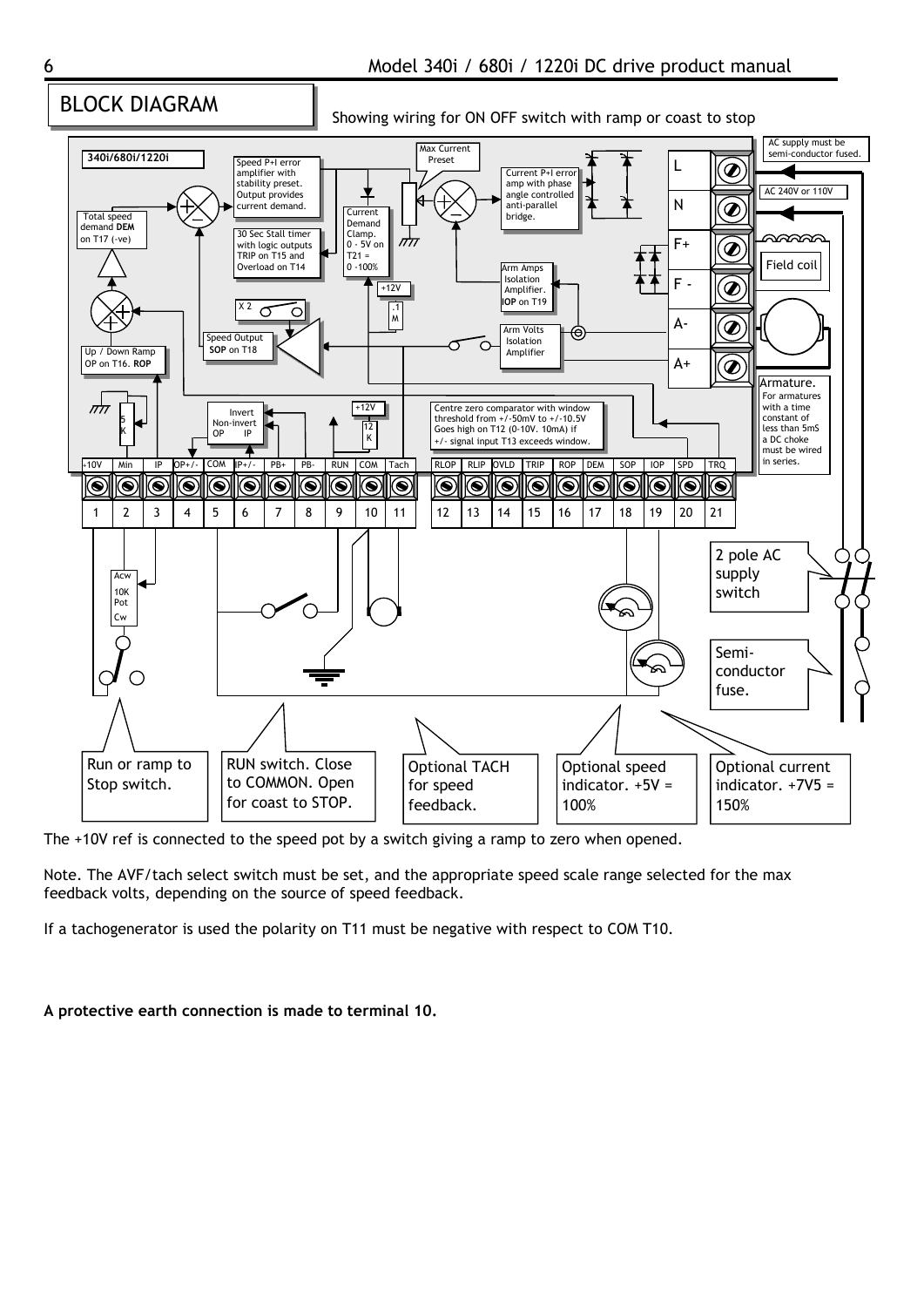EMC Special consideration must be given to installations in member states of the European Union regarding noise suppression and immunity. According

to IEC 1800-3 (EN61800-3) the drive units are classified as Basic Drive Modules (BDM) only for professional assemblers and for the industrial environment. Although CE Marking is made against the EMC Directive, application of EN 61800-3 means that no RF emission limits apply. The drive manufacturer is responsible for the provision of installation guidelines. The resulting EMC behaviour is the responsibility of the manufacturer of the system or installation. The units are also subject to the LOW VOLTAGE DIRECTIVE 73/23/EEC and are CE marked accordingly.

Following the procedures outlined will normally be required for the drive system to comply with the European regulations, some systems may require different measures. Installers must have a level of technical competence to correctly install.

#### **Power supply port**

The power supply port is subject to alternative guidelines, as described below. Compliance with emissions limits on this port may or may not be required depending on the environment. If required then compliance can be achieved by fitting a separate filter unit, contact supplier for details.

EN61800-3 specifies 2 alternative operating environments. These are the domestic (1<sup>st</sup> environment) and industrial ( $2^{nd}$  environment). There are no limits specified for conducted or radiated emissions in the Industrial environment, hence it is usual for the filter to be omitted in industrial systems.

Definition of an industrial environment: Includes all establishments other than those directly connected to a low voltage power supply network which supplies buildings used for domestic purposes.

In order to meet mains conducted emissions limits on this port for the  $1<sup>st</sup>$  environment, a separate filter is required. Please refer to supplier for a suitable filter (EN 61800-3 restricted distribution, domestic environment).

#### **Earthing and screening guidelines**

A separate earth conductor is taken from the motor housing and is run adjacent to the drive conductors right up to the main earth terminal in the enclosure. This conductor should not be grounded separately to any other earth point.

The drive protective earth on Terminal 10 should be separately taken to the cabinet star earth point. Motor drive and three-phase supply cables should be segregated from other cables in the cabinet, preferably by a distance of at least 300mm. They can be screened or armoured, especially if they pass near other sensitive apparatus, and the screening should be bonded to the motor housing and the point of entry of the cabinet using 360º gland techniques.

It is understood that the bonding of both ends of the screening and earth conductors may result in significant earth current flow if the motors and control cabinet are in widely different locations, so that there are large earth potential differences. In these circumstances it is recommended that a separate parallel earth conductor (PEC), which may be a bonded metal conduit, is used alongside the drive cables to give a preferential route for this current. See IEC 61000-5-2 for more detail. Installation in conformance with this standard is regarded as good practice and will result in improved EMC of the whole system. **WARNING Safety earthing always takes precedence over EMC earthing.**

Guidelines when using filters Filter Filter Part number FRLN16.



The AC supply filters must not be used on supplies that are un-balanced or float with respect to earth

The drive and AC filter must only be used with a permanent earth connection. No plugs/sockets are allow ed in the AC supply

IM PORTANT SAFETY WARNINGS

The AC supply filter contains high voltage capacitors and should not be touched for a period of 20 seconds after the rem oval of the AC supply

1) The AC connections from the filter to the drive must be less than 0.3m or if longer correctly screened. 2) The AC filter and motor cable screen should connect directly to the metal of the cabinet.

3) Do not run filtered and unfiltered AC supply cables together.

4) The AC input filter has earth leakage currents. RCD devices may need to be set at 5% of rated current.

5) The AC supply filter must have a good earth connection to the enclosure back plane. Take care with painted metal. Remove paint and ensure good connection.